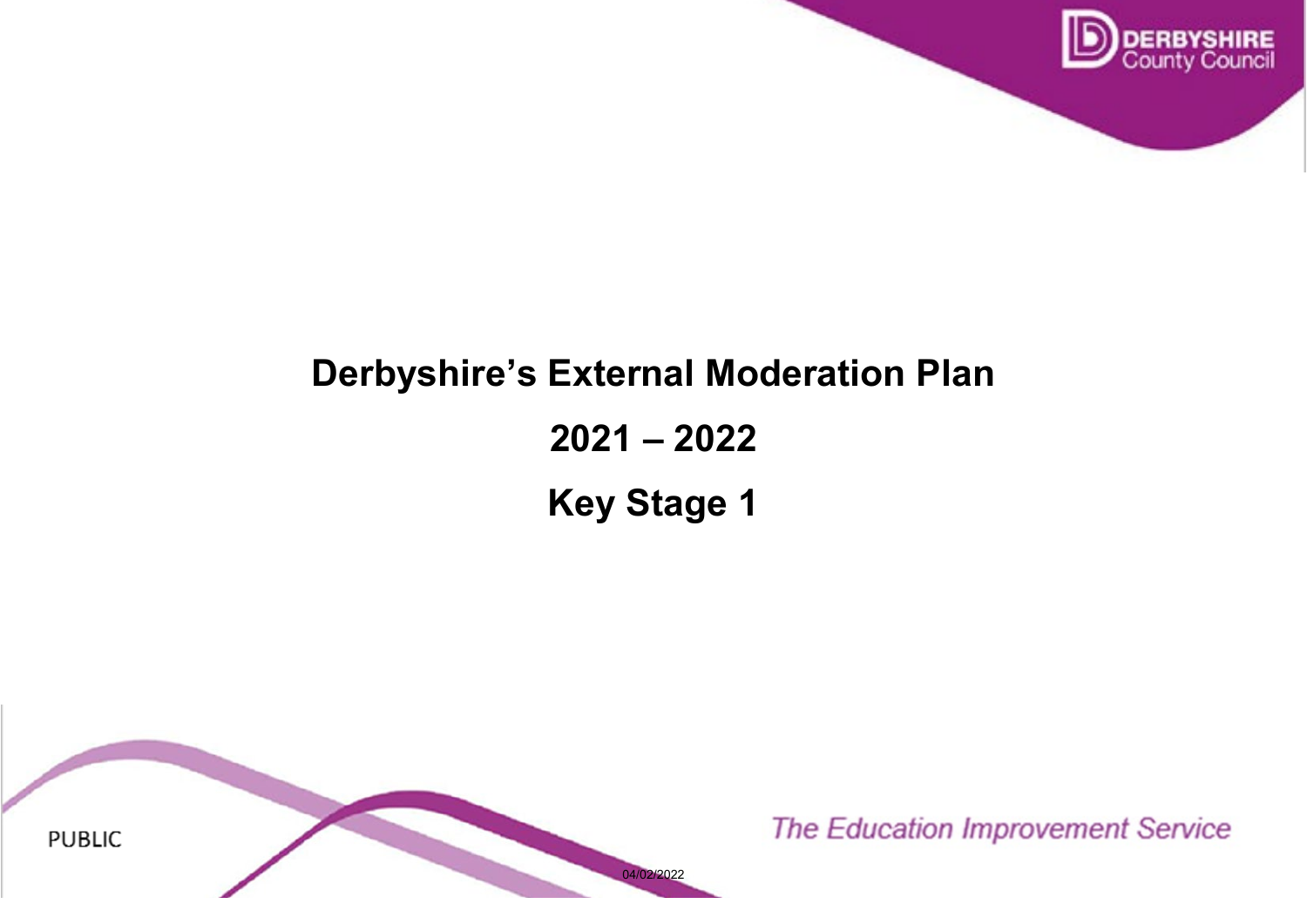

| <b>Local authority</b><br>name:   | <b>Derbyshire</b> |
|-----------------------------------|-------------------|
| <b>Local authority</b><br>number: | 830               |

| <b>Name</b>        | John LeGood                                                             |
|--------------------|-------------------------------------------------------------------------|
| Job title          | Teaching, Learning and Assessment Consultant and KS1 Moderation Manager |
| Telephone (office) | 01629 532767                                                            |
| Email address      | John.Legood@derbyshire.gov.uk                                           |

# **LA management of the moderation process**

**Is the KS1 moderation manager new to post for the 2021 to 2022 assessment cycle?**  Yes

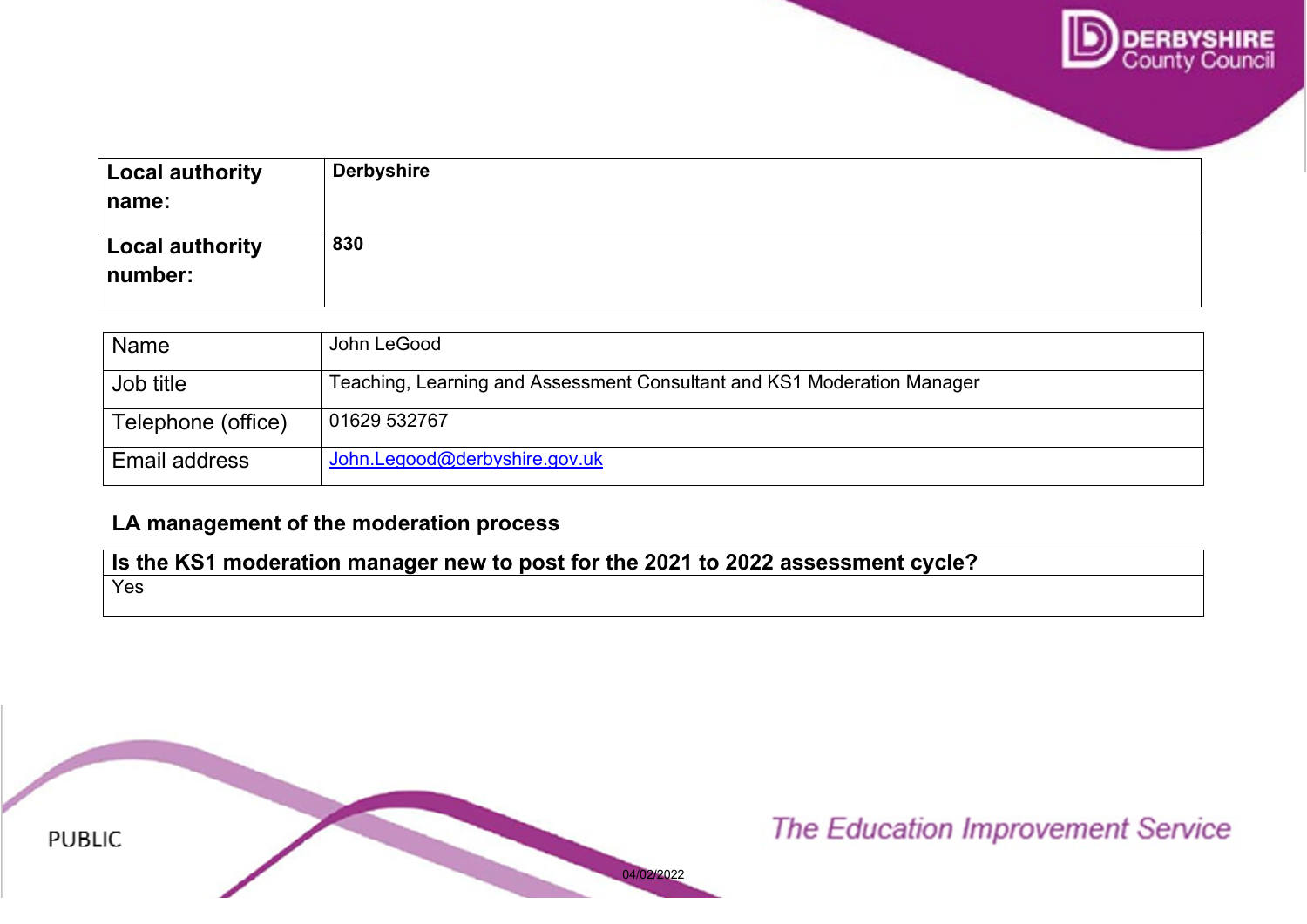

# **Who is strategically accountable for KS1 LA moderation in your authority?**  Name Nicola Smith Job title Senior Adviser for School Improvement Telephone (office)  $\vert$  01629 532736 Email address | Nicola Joanne Smith@derbyshire.gov.uk

**Please note:** If the LA moderation manager is contracted to the authority through a third party or as an independent consultant, you must detail an LA accountable officer. This person must be an LA employee.

# **How do you evaluate your moderation plan to support effective future planning?**

Evaluation forms completed by LA moderators, scrutinised and action points identified from feedback

KS1 and KS2 moderation leads meet to compare how plans were executed and identifying areas for improvement

Schools feedback welcomed via email, telephone or during LA visits

The Record of Visit completed by moderators informs priorities for future development of quality and quantity of evidence required

for effective moderation of teacher assessment

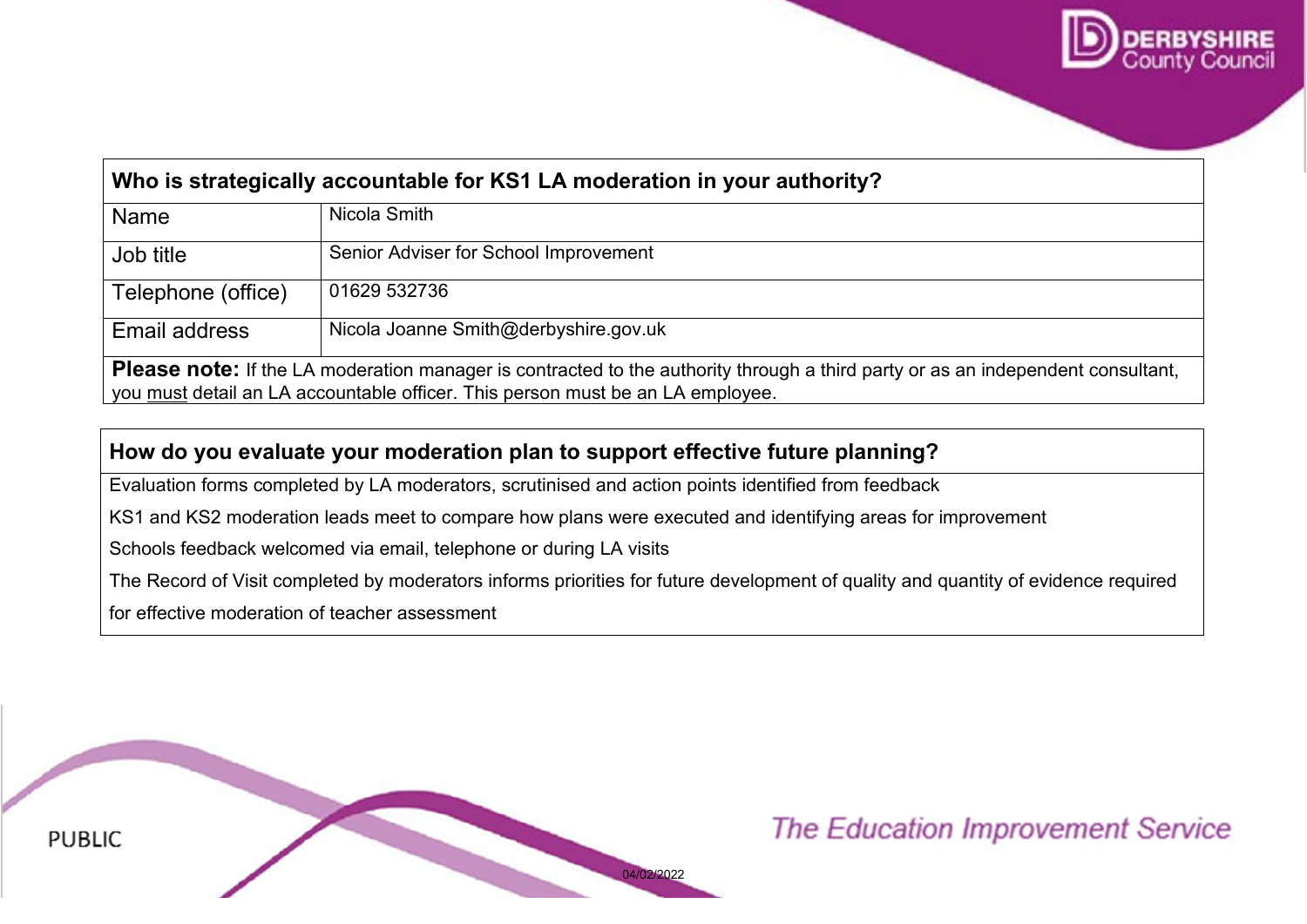

# **Please detail how any action points identified in the STA 2018 to 2019 feedback letter have been addressed.**

Not applicable

**How do you ensure that you have current records to support identification of schools requiring a moderation visit? (for example, Ofsted category or inconsistencies in progress and attainment, NQTs, new to year 2)**

An electronic spreadsheet detailing every school, their date of moderation and criteria for selection is kept centrally and maintained each subsequent year

Schools are contacted in the autumn term to supply information regarding NQTs, or teachers new to Y2 and this is collated and followed up, if necessary.

Previous school performance data is reviewed to identify any inconsistencies in progress and attainment

Senior Advisers for School Improvement advise moderation managers regarding requests to moderate schools in Ofsted categories

List of academies kept and regularly updated so that 25% of academies and 25% LA maintained schools are identified for moderation

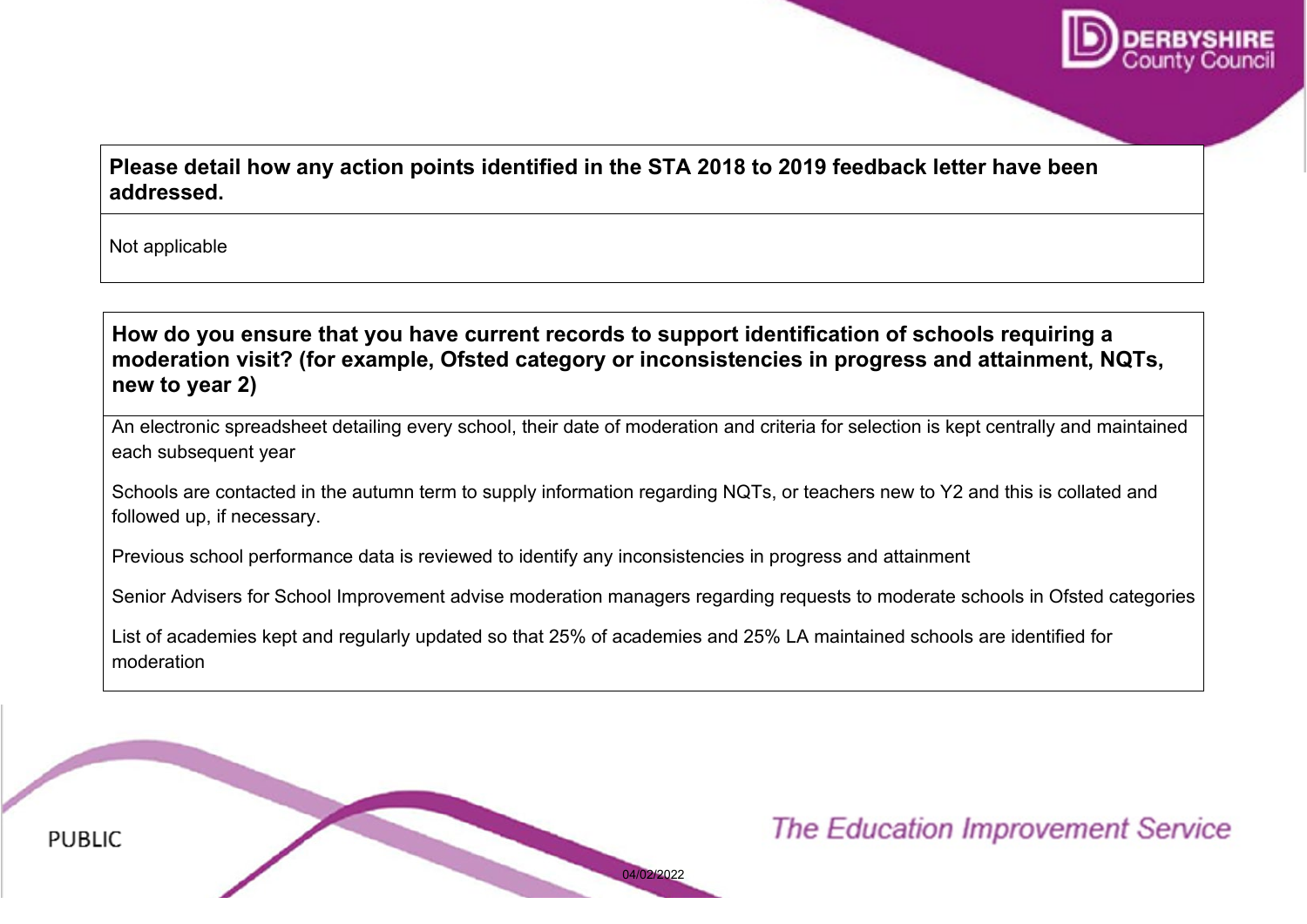

#### **What measures are in place to agree KS1 standards between infant and junior schools?**

LA proactive in promoting formal collaboration and federation between infant and junior schools

LA promotes and facilitates cluster moderation through TLA Consultants and Assessment Lead Teachers

Every maintained school in Derbyshire has a link adviser and they facilitate joint working across infant and junior schools and primary schools

Y3 teachers invited to Y2 moderation CPD

Y3 teachers invited to new to Y2 CPD

## **Recruitment of LA moderators**

## **Please detail the programme of training for LA moderators. You should include meetings, the training focus and dates.**

Recruitment of moderators through rigorous and transparent selection process which includes application, interview, a moderation / standardisation activity, and moderation visit scenarios – Autumn 2021

Standardisation activity for lead LA moderators 02.12.2021

Remote Moderator training day. Programme led by STA guidance, dissemination of national training materials, Derbyshire QA and

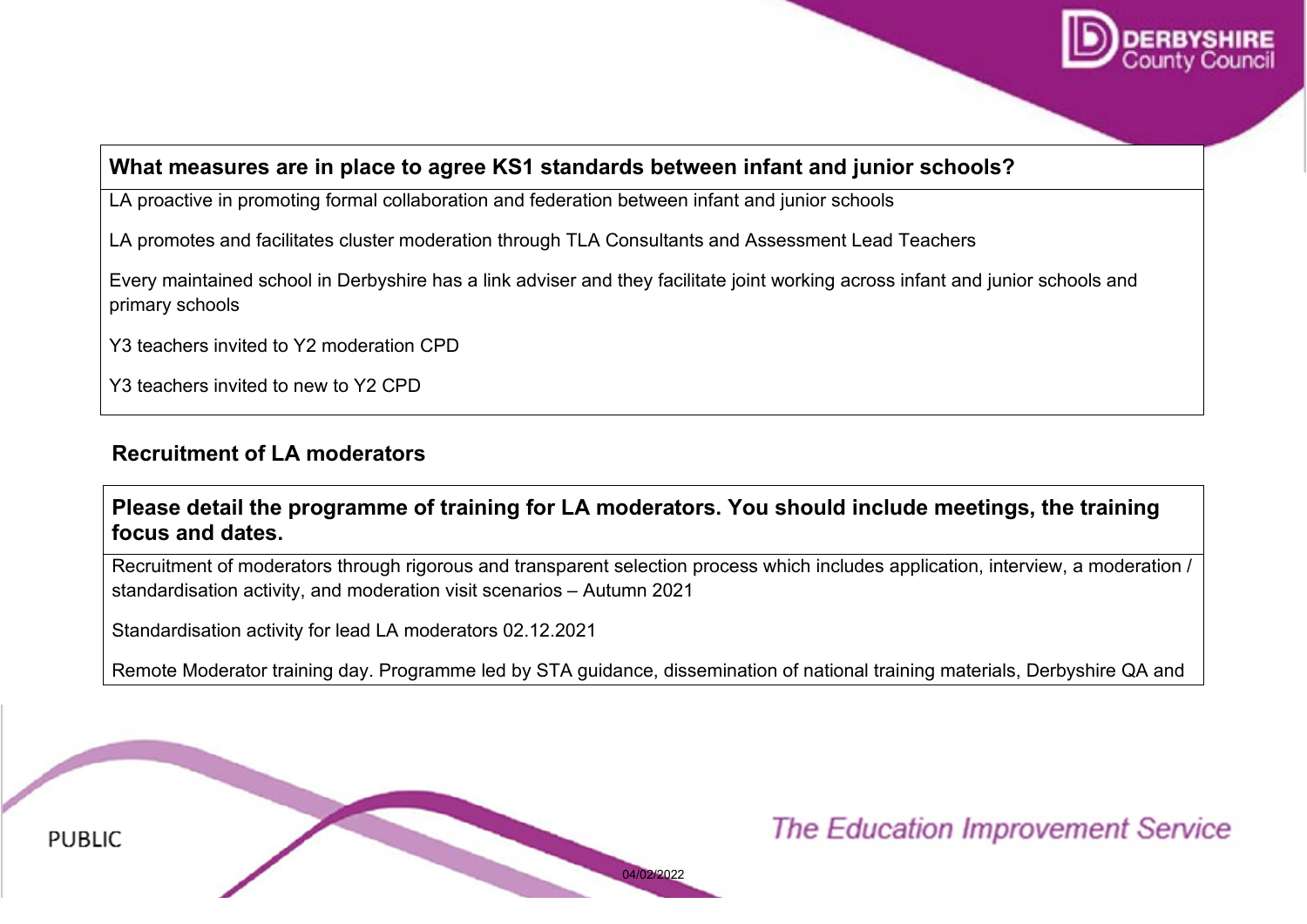

appeals processes shared – 25.01.2022

Standardisation activity for all LA moderators 26.01.2022

Moderator team meeting and further training. Confirmation of moderation processes, FAQ session, focus on contacting schools selected for moderation – 12.05.2022

## **Please detail the quality assurance process of LA moderators throughout the academic year. This should be with specific reference to school visits.**

All moderators are initially quality assured by their own head teachers – evidenced through letter of support for moderator from

Headteacher and Chair of Governors

All returning moderators have been interviewed for their post in line with the job description and person specification requirements

and have had an accompanied QA visit

All moderators have completed an annual agreement for the undertaking of the role

New moderators are paired with experienced moderators during the Moderator Training day (12.05.2022) who can, where

appropriate, act as their mentor through the period of moderation

All new moderators undertake a joint visit with a LA moderator or moderation manager for their first visit and/or in a school with a large cohort

Where possible moderators support KS1 moderation manager with delivery of LA courses held throughout the LA for Y2 teachers

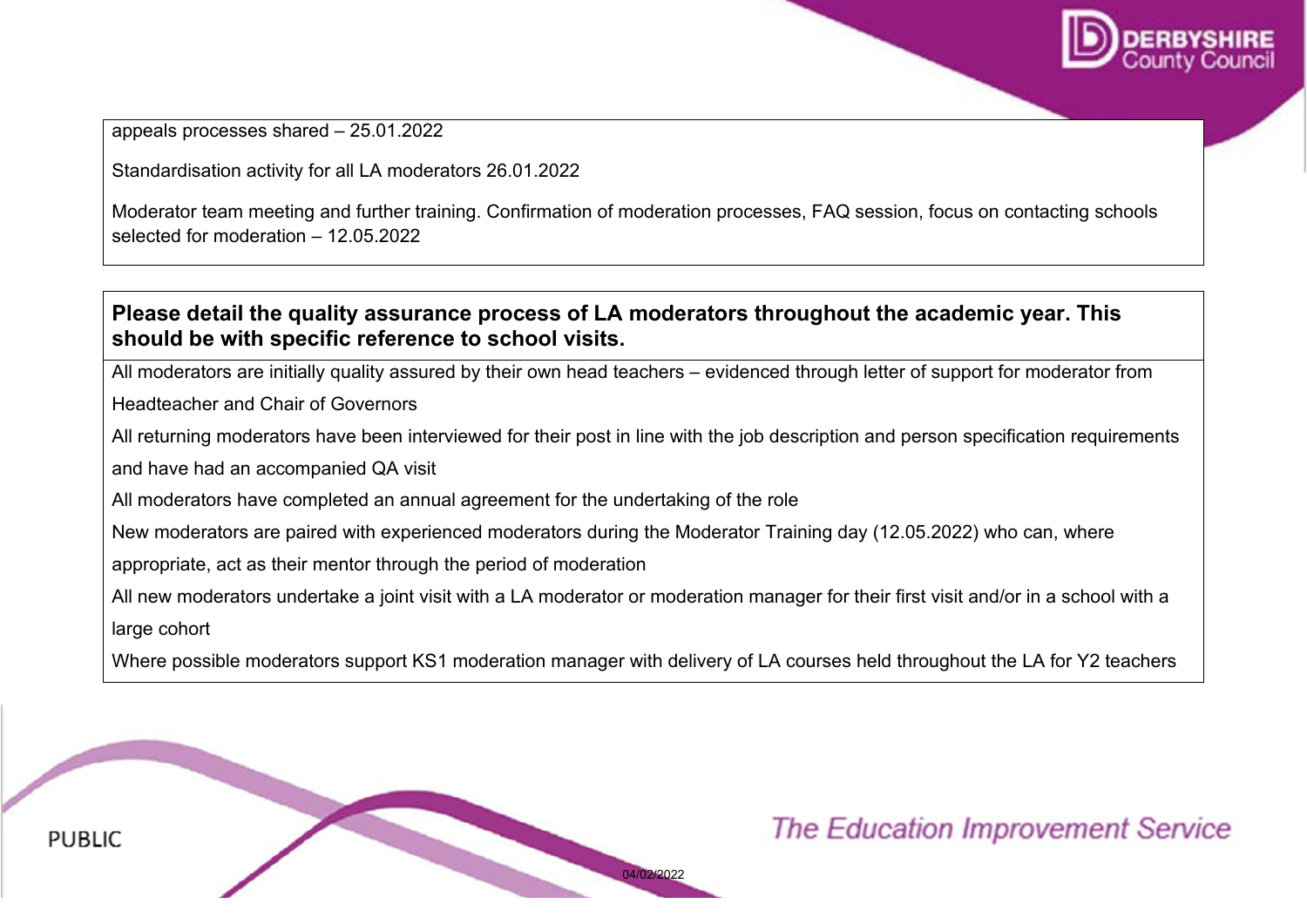

on moderation of teacher assessment enabling moderation manager to QA moderator knowledge and delivery of national

standards and exemplifications

A programme of QA visits by Moderation Manager, LA consultants

Scrutiny of Records of Visits

#### **In advance of an external moderation visit**

## **When does LA moderation take place? When and how will you inform selected schools that you are undertaking an external moderation visit in 2022**

LA moderation will take place between Monday  $6<sup>th</sup>$  June and Tuesday 28<sup>th</sup> June 2022

Schools will be informed by email (secure section) on the morning Friday 13<sup>th</sup> May 2022

## **How do you make schools aware of LA moderation processes for 2021 to 2022?**

Assessment update newsletter emailed to all schools

KS1 and KS2 Moderation Arrangements Handbook sent to all schools (Spring term 2022)

Locality and / or area headteacher meetings

Teaching, learning, and assessment briefings containing updated information regarding assessment (and moderation if appropriate)

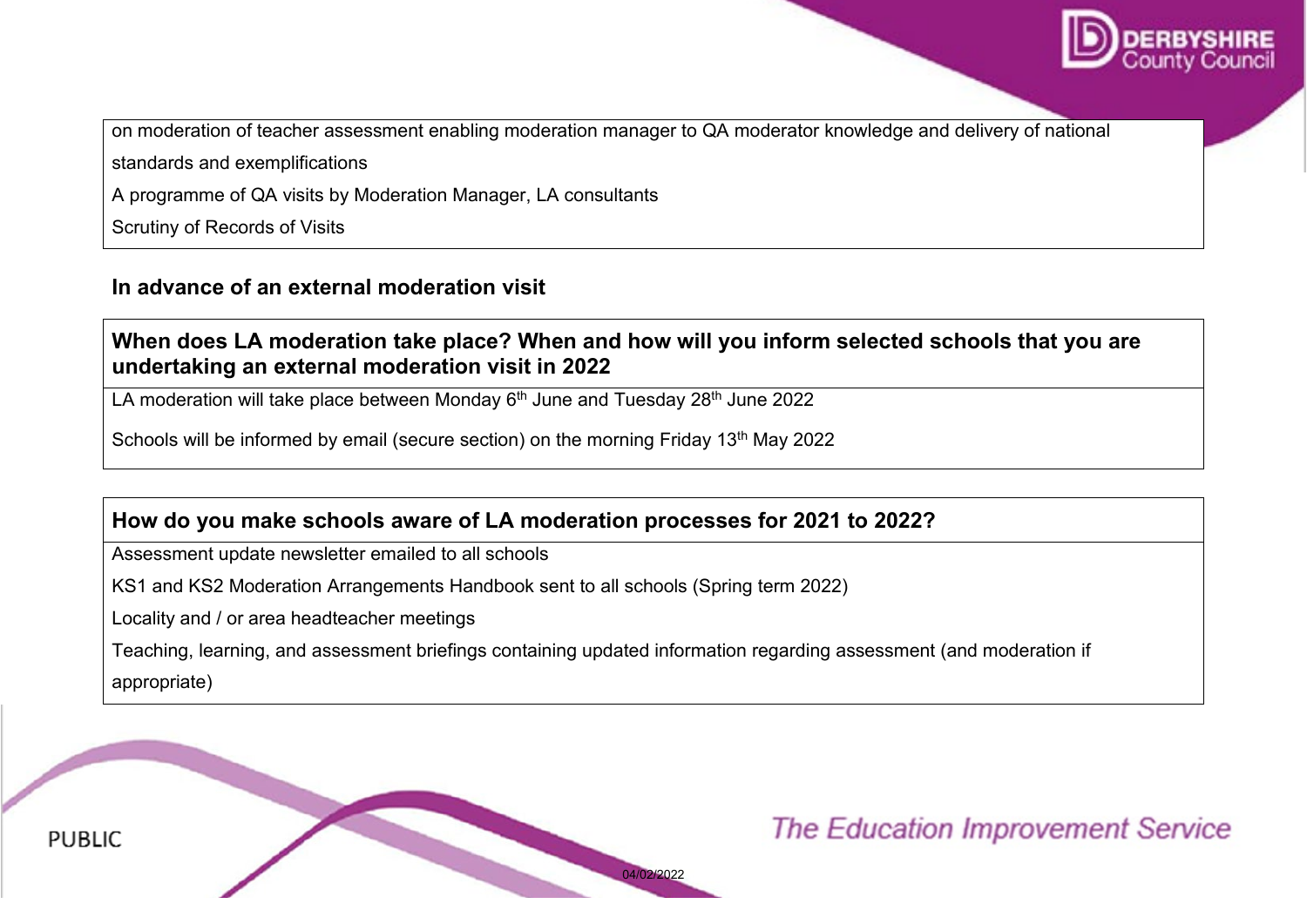

School and cluster moderation activities led by TLA consultants and LA moderators (bespoke offer)

LA courses for Y2 teachers on preparation for end KS1 assessment including LA moderation processes. These courses include

new to Y2, moderation of Y2 teacher assessment in reading, writing and maths and including STA standardisation exercises.

Moving from expected to working at greater depth in reading, writing, maths.

#### **If moderation differs from the 'school visit' model (for example, cluster/warehouse moderation approach), how do you ensure the following essential requirements are met, and are effective:**

- appropriate selection of the sample of pupils' work
- expansion of the sample as required
- professional discussion between moderator and year 2 teacher(s)
- full and accurate record of visit
- SLT sign off on moderated TA judgements

**Derbyshire's Moderation does not differ from the "school visit" model**

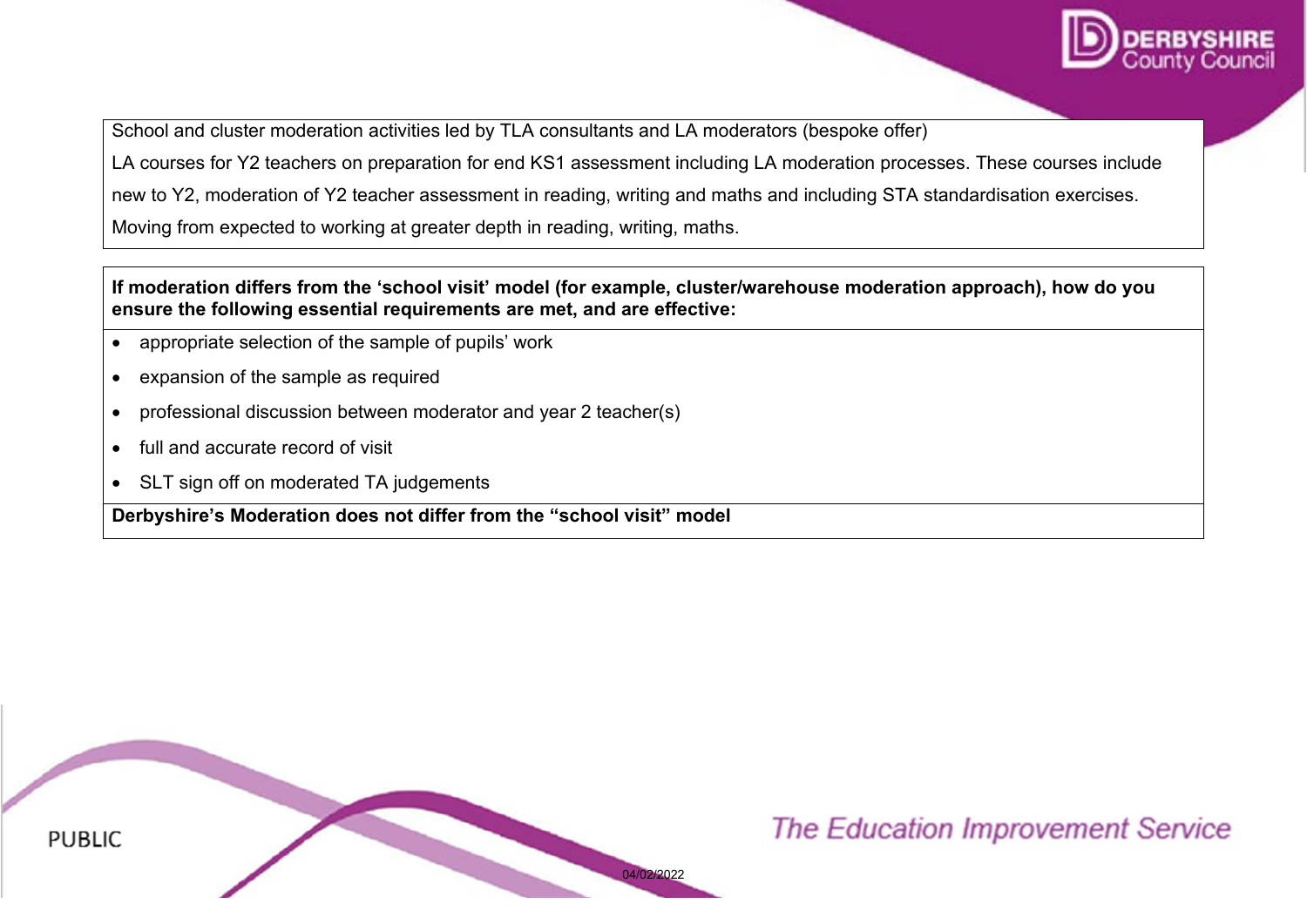

#### **During the external moderation visit**

**Please detail the LA process for selection of the sample of children's work and the organisational arrangements for LA moderators to follow (depending on the size / class arrangements within the school being visited).** 

#### **Selection of sample of children's work**

Moderators will select a minimum sample of 10% of pupils from across the cohort or, in the case of a single class, a minimum of 3

pupils per subject. Different pupils will be selected for each subject (reading, writing and maths) to allow the sample to cover as many different pupils as possible.

The sample of pupils chosen by the LA will include all standards awarded within the Teacher Assessment Frameworks across the cohort but will not include pupils working within the pre-key stage standards or the Engagement Model.

Schools will be allocated one LA moderator except where large cohorts exist or for quality assurance and training purposes where there would be two moderators.

All schools to be moderated will be informed on Friday 13th May. The moderator will then contact the school to pass on their details and arrange the visit.

Moderators will hold "Meet the Moderator" meetings between 17<sup>th</sup> -26<sup>th</sup> May. During these meetings the moderator will clarify the process for selection of samples of pupils work and the organisational arrangements for moderators and schools to follow.

#### **Organisational arrangements**

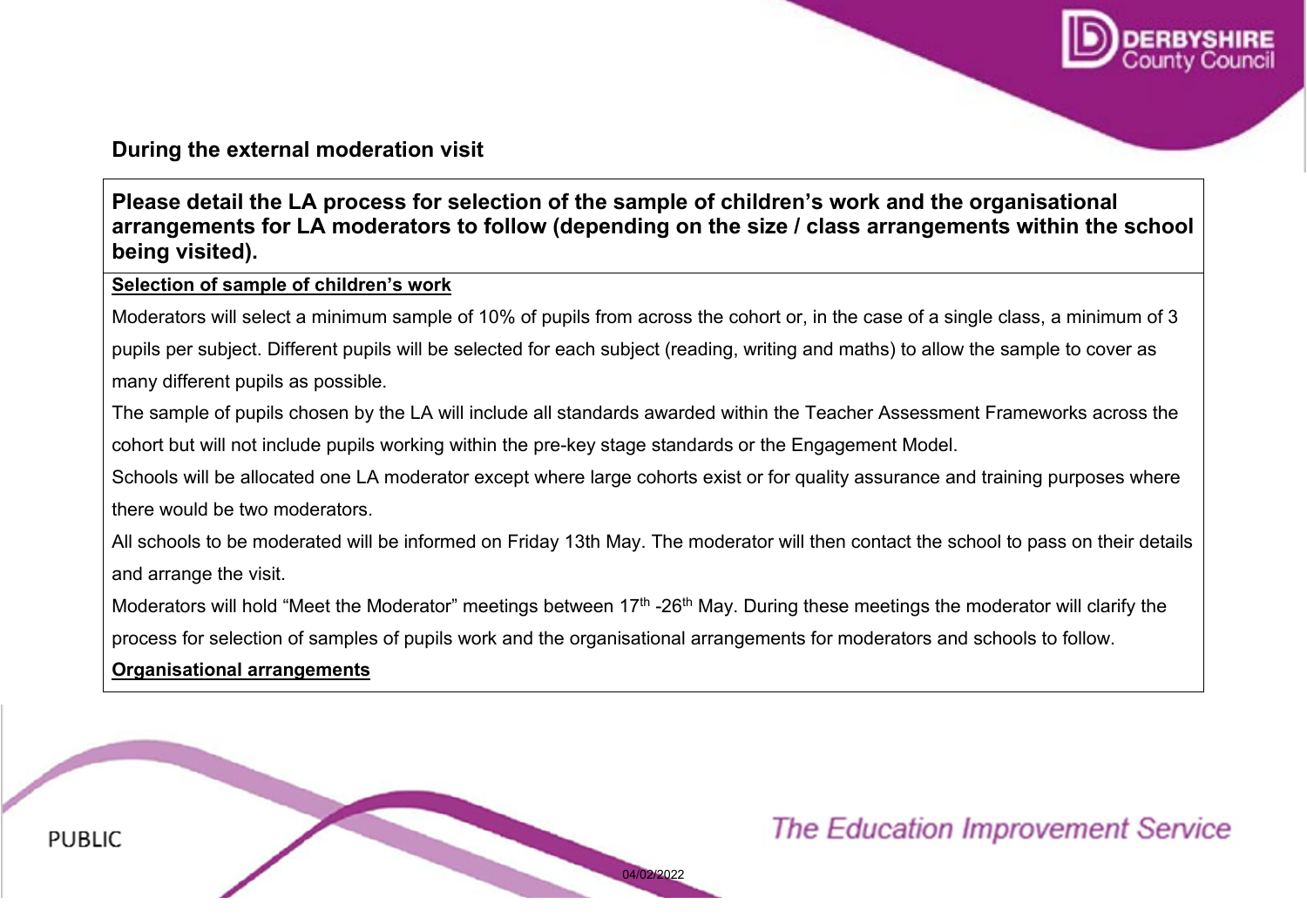

#### **LA external moderator(s) must:**

- ensure that all individuals present at the external moderation visit are aware of each other's roles and responsibilities, especially if there is more than one LA external moderator
- ensure that a clear timetable is agreed for the visit, including when teachers are required and when they can be released
- select an initial sample of 10% of pupils from across the cohort or, in the case of a single class, a minimum of 3 pupils per subject
- different pupils must be selected for each subject (R,W,M) to allow the sample to cover as many pupils as possible
- review evidence for each pupil in the sample against the "pupil can" statements from the Teacher Assessment Frameworks within the standard they have met
- hold a professional dialogue with the Y2 teacher(s) to understand how the TA judgements have been reached and to discuss any gaps in evidence against the Teacher Assessment frameworks
- be satisfied that pupils' evidence is independent by using the criteria within the Teacher Assessment Guidance KS1 for schools and local authorities updated on 2nd November 2021
- request additional evidence and/or expand the sample if there is insufficient evidence or concern about the accuracy of the judgement. In certain cases, the sample may be expanded to include the whole cohort
- ensure that the school is aware of the LA appeals process
- not dictate what schools' evidence should look like or how it is presented for an external moderation visit. Moderators should not

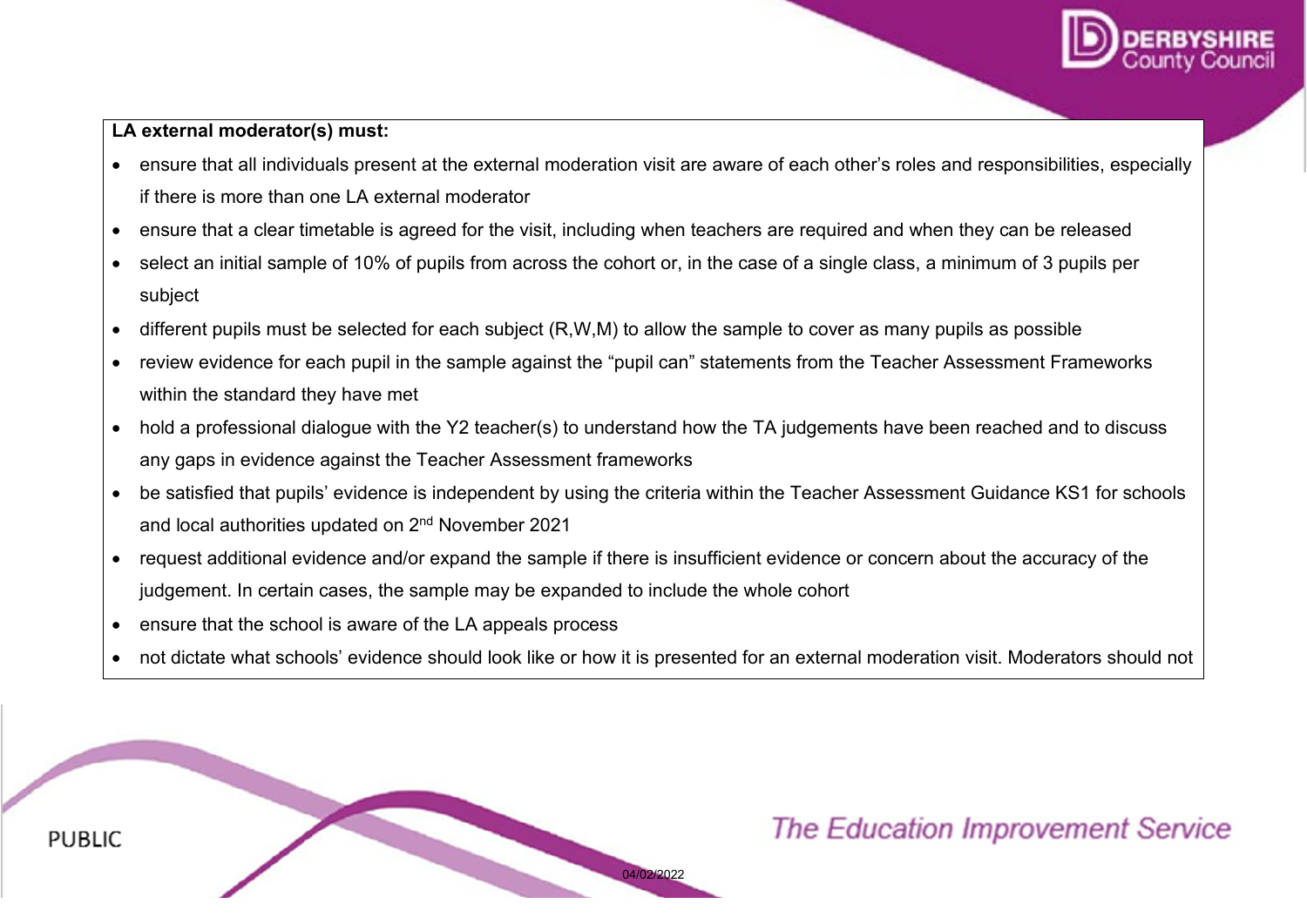

expect portfolios or checklists of evidence

- At the end of the external moderation visit moderators must provide formal feedback to the Headteacher or member of the senior leadership team, explain the process for how the LA will carry out any agreed re-moderation of pupil evidence, provide the school with a complete record of visit which will be signed by the Headteacher(or SLT) and LA external moderator
- Report the school to STAs maladministration team via the NCA helpline (0300 303 3013) if unable to validate judgements due to systematic lack of evidence

**Moderation requires a professional discussion between teachers and moderator(s) to establish whether the teachers' judgements are in line with national standards. How do you ensure that schools fully engage with this element of the moderation process? How does this fit with the other statutory requirements of the school moderation visit?** 

Schools will be asked to provide a quiet area to conduct the external moderation visit. They will be asked to provide samples of pupils' day-to-day classwork or any other information reasonably required, including the pupils' KS1 test papers.

Schools will ensure that the evidence presented demonstrates each of the "pupil can" statements within the standard awarded.

Moderators will, during their telephone call to arrange the moderation visit, strongly encourage schools to release Y2 teachers for all, or part of, the visit for a professional discussion of the evidence presented

Teachers will be encouraged to draw upon examples of pupils' work from across the curriculum to make their judgements, although

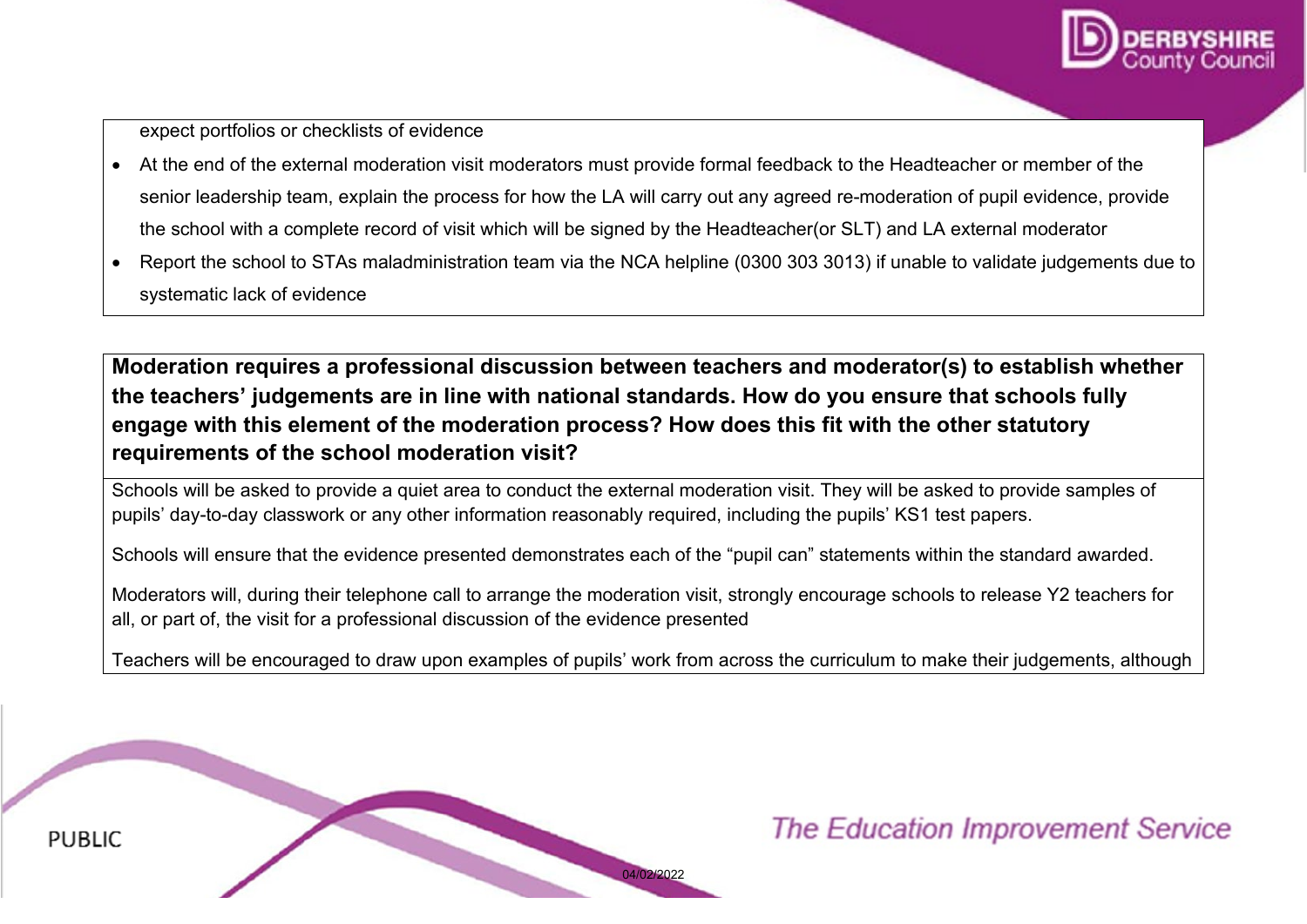

work in the subject being assessed alone may produce the depth of evidence required

Teachers will be asked to clarify the degree of support a pupil has received and identify independent work

# **End of an external moderation visit**

# **What is the LA process for recording the outcomes of the visit and any future actions? What is the sign off process for the visit?**

All LA external moderators will complete a written Record of Visit summarising their conclusions in a Record of Visit (ROV). The ROV includes the agreed, validated judgements for all moderated pupils, any revised judgements, any decisions that the school intends to appeal and any concerns that require further action by the school or LA.

The ROV will be signed and dated by the moderator and Headteacher or member of the SLT. The ROV will be photocopied with the original returned to the LA and a copy left with the moderated school. The moderator will then send the completed ROV to the LA moderation manager.

The LA external moderator is required to inform the LA moderation manager if there are any issues/future actions arising from each individual moderation visit. The moderation manager will inform the schools link adviser of any issues/actions.

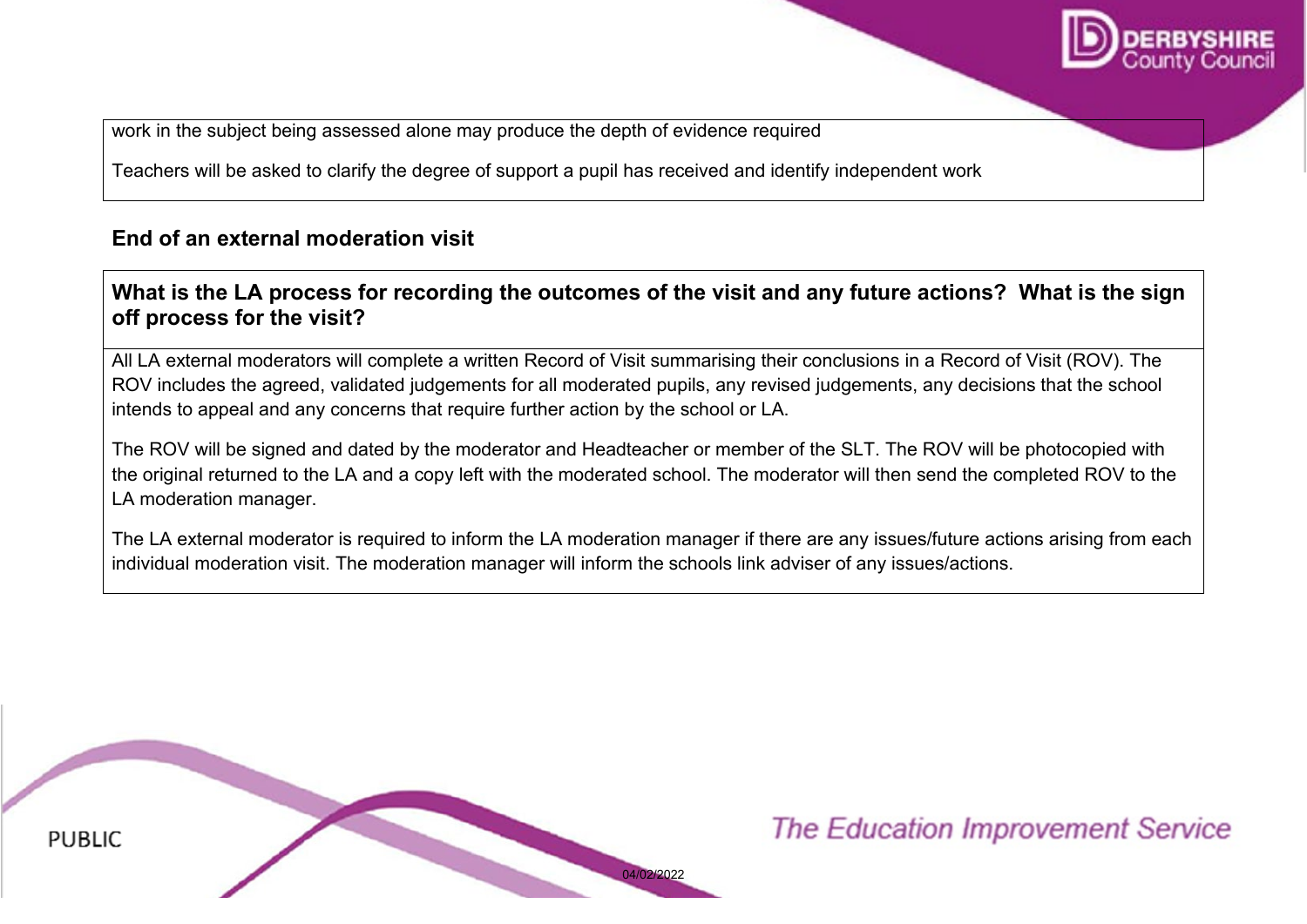

#### **Data submission**

# **LAs must have an established data validation process. Please detail how your LA will:**

- validate TA data before submitting it to the Department for Education
- use the recorded pupil identifiers to validate submitted TA data
- Check data on Record of Visit and any anomalies are discussed with the moderator and the school
- Data report sent to Moderation Manager from LA data team
- Data is scrutinised to check that moderated standards have been submitted as agreed

# **How will the LA investigate unusual / unexpected TA data from schools?**

- Investigate through conversation with head teacher. Follow up may include moderation by TLA consultant or Assessment Lead Teacher, Moderation Manager and/or link adviser
- If follow up required, action such as moderation led by TLA may take place
- School may be asked to re-submit moderated teacher assessment
- School will be included in future LA external moderation